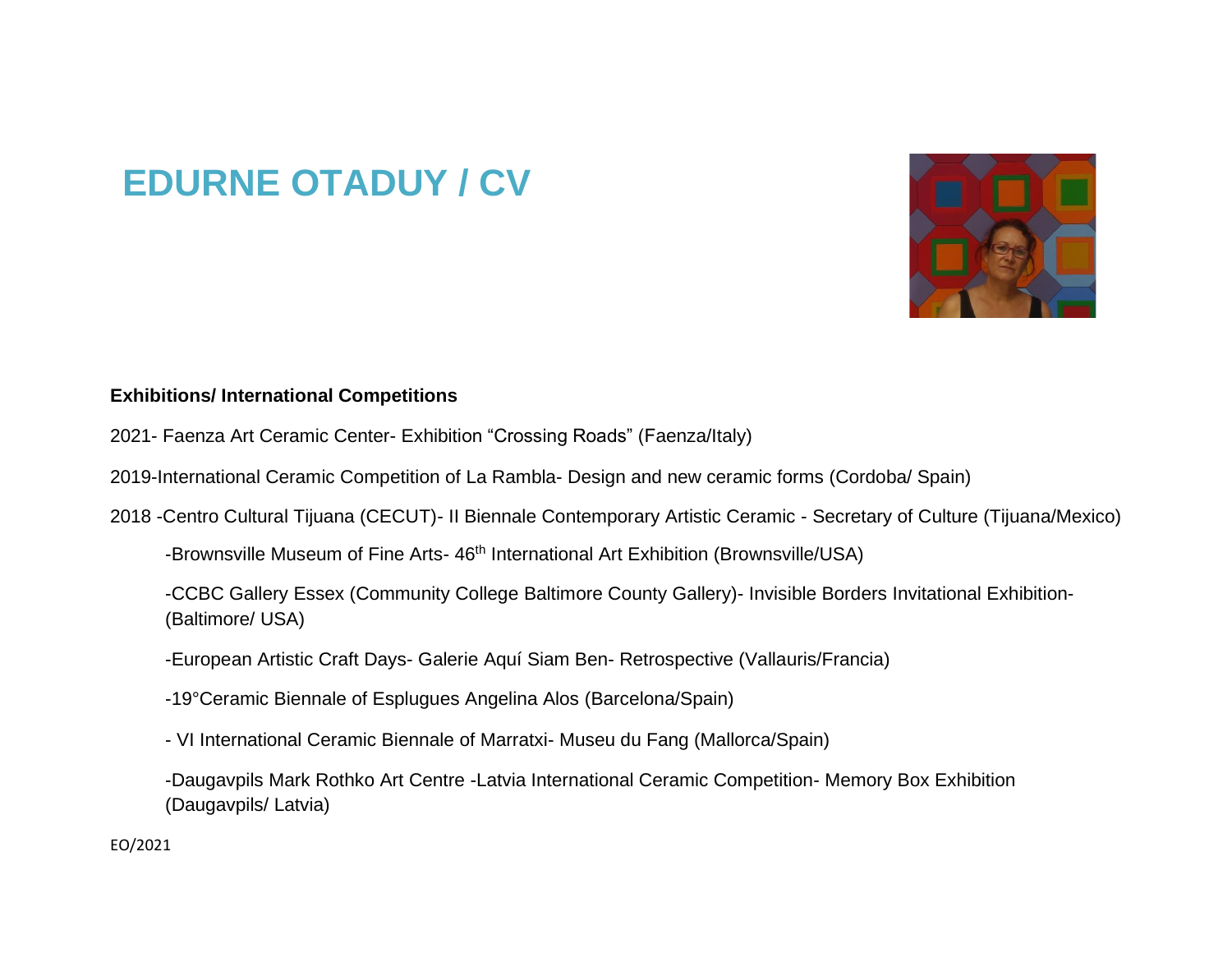2017- Galerie Café de Paris y Galerie Aquí Siam Ben( Vallauris / Francia)

2016- Galeria Universitaria - Universidad Iberoamericana Torreón (Torreón/México)

-Centro Cultural Tijuana (CECUT)- I Biennale Contemporary Artistic Ceramic - Secretary of Culture (Tijuana/Mexico)

-Solo Exhibition – "Origenes""- Museo Rubén Herrera- Instituto Municipal de Cultura (Saltillo/México)

2015-2016- Diplomado in Ceramics– Universidad Iberoamericana Torreón- Programmme Coordinator and Ceramics Profesor (Torreón/ México)

2015- Final Project Exhibition- Art School of Talavera de la Reina (Talavera de la Reina/España)

2014-Participant at the II National Symposium of Ceramists - Casas Grandes Chihuahua (México)

– **"**Totem"- Garden Sculpture -Longville sur Scie (Francia)

## **Academics / Residencies**

2021-FACC- Artistic Residence (Faenza/ Italy)

2017- A.I.R. Vallauris – Artistic Residence (France)

2012-2015-Art School of Talavera de la Reina (Castilla La Mancha/España)-Superior Degree in Artistic Ceramics

2016- National School of Ceramics (Tapalpa/ México)-Courses in Sculpture Ceramics, Projects and Spaces, Sculpture and Wheel as Artistic Expression -Prof. Enric Mestre, Juan Orti and Angel Garraza

2014- Erasmus Scholarship to work at the studio of British artist and ceramist Frances Doherty (Normandía/Francia)

EO/2021